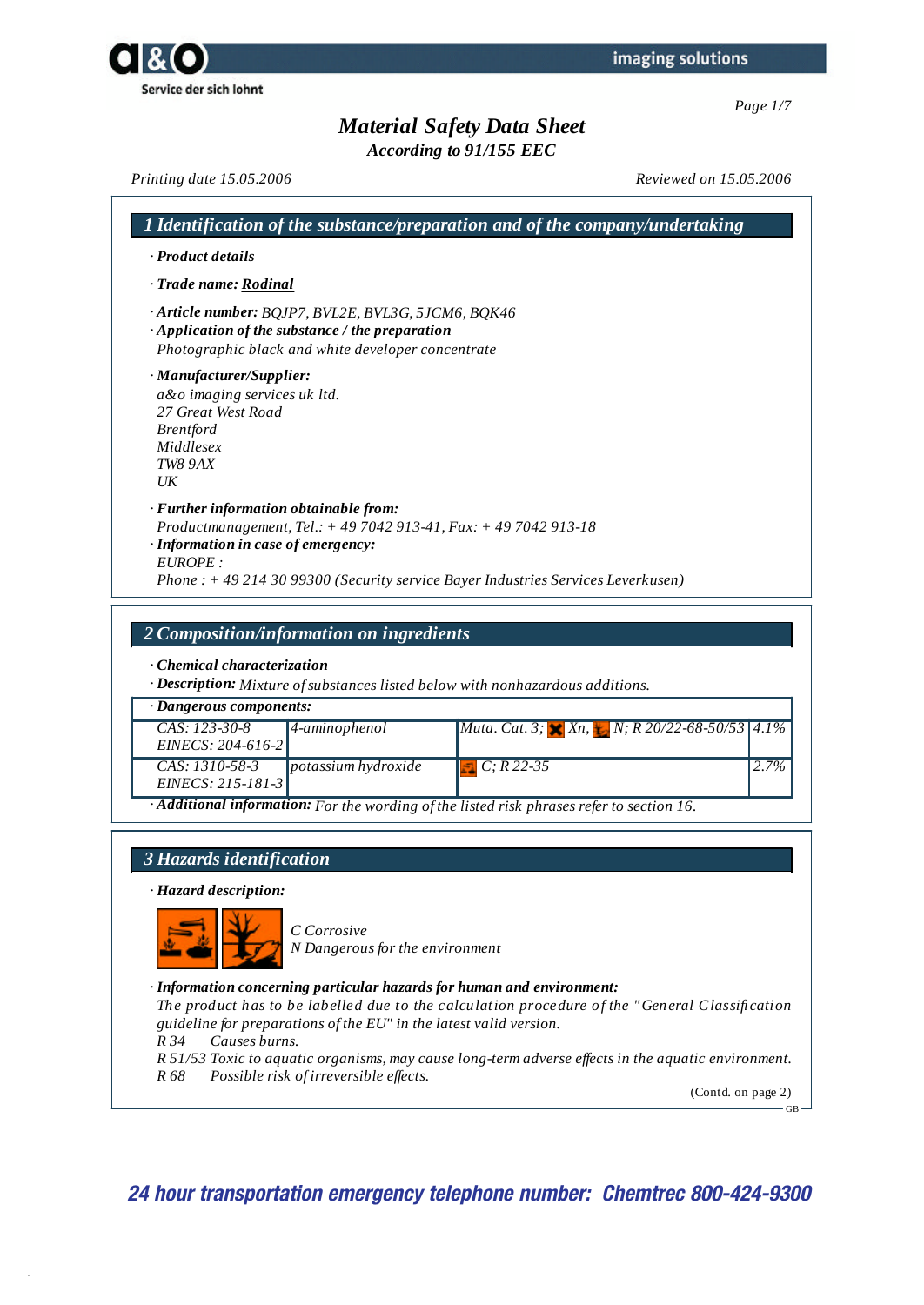

*Page 2/7*

## *Material Safety Data Sheet*

*According to 91/155 EEC*

*Printing date 15.05.2006 Reviewed on 15.05.2006*

(Contd. of page 1)

#### *Trade name: Rodinal*

*· Classification system:*

*The classification is according to the latest editions of the EU-lists, and extended by company and literature data.*

#### *4 First aid measures*

- *· General information: Immediately remove any clothing soiled by the product.*
- *· After inhalation: In case of unconsciousness place patient stably in side position for transportation.*
- *· After skin contact: Immediately wash with water and soap and rinse thoroughly.*
- *· After eye contact: Rinse opened eye for several minutes under running water. Then consult a doctor.*
- *· After swallowing: Drink plenty of water and provide fresh air. Call for a doctor immediately.*

#### *5 Fire-fighting measures*

*· Suitable extinguishing agents:*

- *CO2, powder or water spray. Fight larger fires with water spray or alcohol resistant foam.*
- *· Protective equipment: No special measures required.*

### *6 Accidental release measures*

- *· Person-related safety precautions: Wear protective equipment. Keep unprotected persons away.*
- *· Measures for environmental protection:*

*Inform respective authorities in case ofseepage into water course or sewage system. Dilute with plenty of water.*

*Do not allow to enter sewers/ surface or ground water.*

*· Measures for cleaning/collecting: Absorb with liquid-binding material (sand, diatomite, acid binders, universal binders, sawdust). Use neutralizing agent. Dispose contaminated material as waste according to item 13. Ensure adequate ventilation.*

#### *7 Handling and storage*

- *· Handling:*
- *· Information for safe handling: No special measures required.*
- *· Information about fire - and explosion protection: No special measures required.*
- *· Storage:*
- *· Requirements to be met by storerooms and receptacles: No special requirements.*
- *· Information about storage in one common storage facility: Not required.*
- *· Further information about storage conditions: Keep container tightly sealed.*

#### *8 Exposure controls/personal protection*

*· Additional information about design of technical facilities: No further data; see item 7.*

(Contd. on page 3)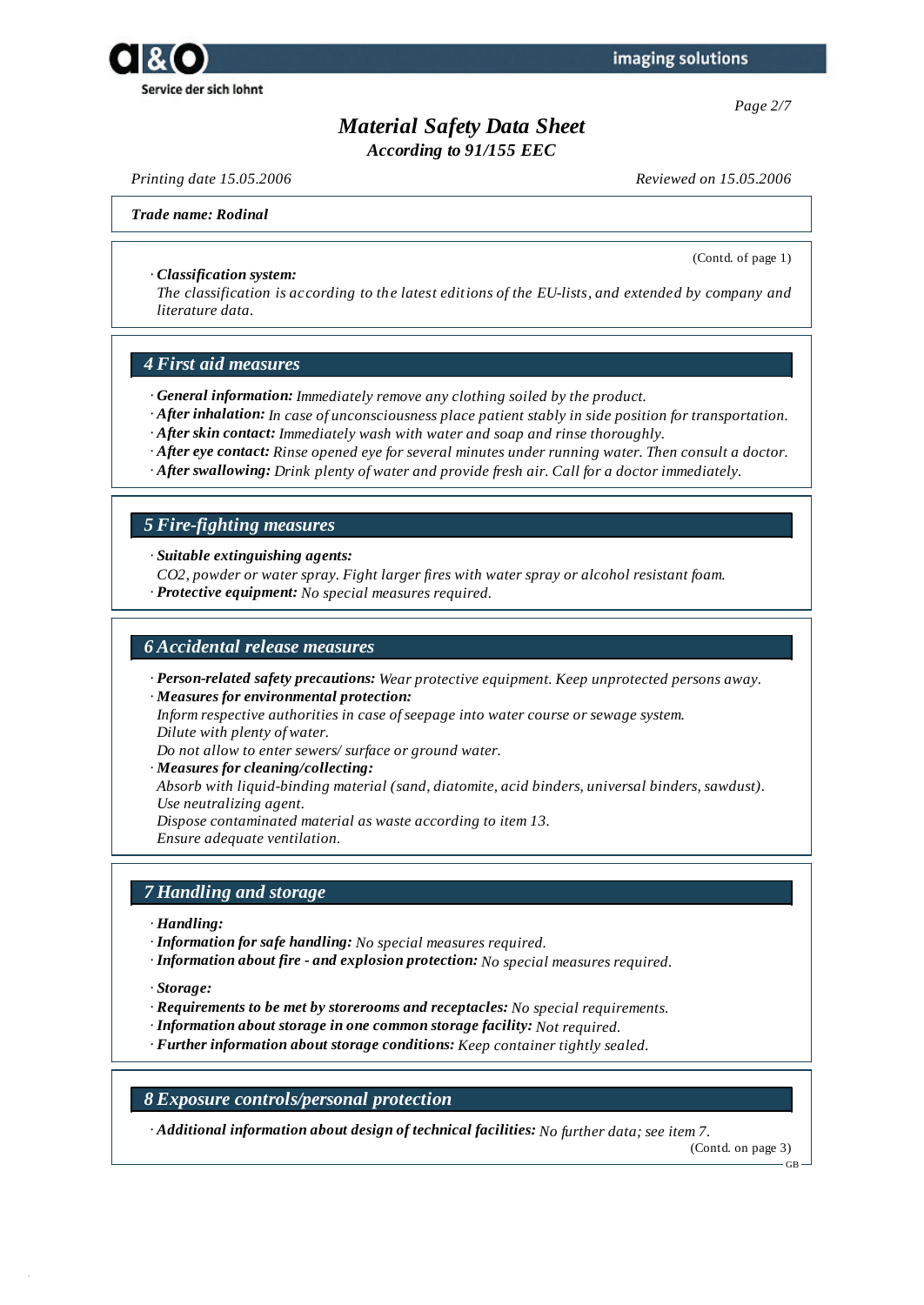



*According to 91/155 EEC*

*Printing date 15.05.2006 Reviewed on 15.05.2006*

*Trade name: Rodinal*

(Contd. of page 2)

*· Ingredients with limit values that require monitoring at the workplace:*

*1310-58-3 potassium hydroxide*

- *WEL Short-term value: 2 mg/m³*
- *· Additional information: The lists valid during the making were used as basis.*
- *· Personal protective equipment:*
- *· General protective and hygienic measures: Keep away from foodstufs, beverages and feed. Immediately remove all soiled and contaminated clothing Wash hands before breaks and at the end of work. Avoid contact with the eyes and skin.*
- *· Respiratory protection: Not required.*
- *· Protection of hands:*



*Protective gloves*

*The glove material has to be impermeable and resistant to the product/ the substance/ the preparation.*

*Due to missing tests no recommendation to the glove material can be given for the product/ the preparation/ the chemical mixture.*

*Selection of the glove material on consideration of the penetration times, rates of dif usion and the degradation*

### *· Material of gloves*

The selection of the suitable gloves does not only depend on the material, but also on further marks *of quality and varies from manufacturer to manufacturer. As the product is a preparation of several substances, the resistance of the glove material can not be calculated in advance and has therefore to be checked prior to the application.*

#### *· Penetration time of glove material*

*The exact break trough time has to be found out by the manufacturer of the protective gloves and has to be observed.*

*· Eye protection:*



*Tightly sealed goggles*

## *9 Physical and chemical properties*

| <b>General Information</b> |  |
|----------------------------|--|
|                            |  |

*Form: Fluid*

*Colour: According to product specification Odour: Characteristic*

- *· Change in condition*
	- *Melting point/Melting range: Undetermined. Boiling point/Boiling range: 100°C*

(Contd. on page 4)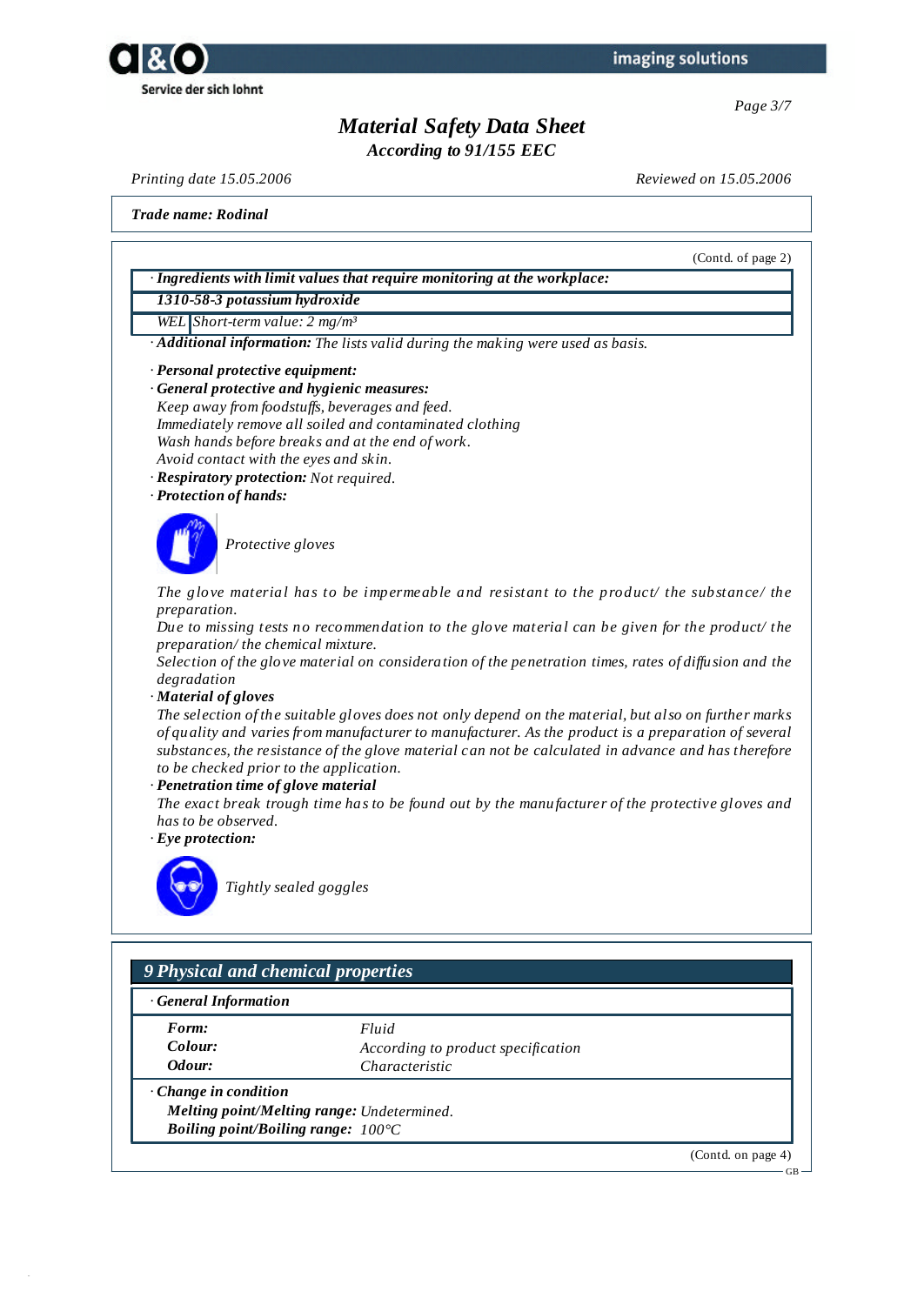

*Page 4/7*

# *Material Safety Data Sheet*

*According to 91/155 EEC*

*Printing date 15.05.2006 Reviewed on 15.05.2006*

|                                                    |                                               | (Contd. of page 3) |
|----------------------------------------------------|-----------------------------------------------|--------------------|
| $\cdot$ Flash point:                               | Not applicable.                               |                    |
| $·$ <i>Self-igniting</i> :                         | Product is not selfigniting.                  |                    |
| · Danger of explosion:                             | Product does not present an explosion hazard. |                    |
| $\cdot$ Vapour pressure at 20 $\textdegree$ C:     | $23$ hPa                                      |                    |
| $\cdot$ Density at 20 $\degree$ C:                 | $1.283$ g/cm <sup>3</sup>                     |                    |
| · Solubility in / Miscibility with<br>water:       | Fully miscible.                               |                    |
| $\cdot$ pH-value at 20°C:                          | 14                                            |                    |
| $\cdot$ Viscosity:<br>Kinematic at $20^{\circ}$ C: | $11 s$ (DIN 53211/4)                          |                    |
| Solvent content:<br>Organic solvents:<br>Water:    | $0.0\%$<br>56.8%                              |                    |
| · Solids content:                                  | 43.2%                                         |                    |

#### *10 Stability and reactivity*

*· Thermal decomposition / conditions to be avoided:*

*No decomposition if used according to specifications.*

*· Dangerous reactions No dangerous reactions known.*

*· Dangerous decomposition products: No dangerous decomposition products known.*

## *11 Toxicological information*

*· Acute toxicity:*

*· LD/LC50 values relevant for classification:*

*123-30-8 4-aminophenol*

*Oral LD50 375 mg/kg (rat)*

*1310-58-3 potassium hydroxide*

*Oral LD50 273 mg/kg (rat)*

*· Primary irritant effect:*

- *· on the skin: Caustic ef ect on skin and mucous membranes.*
- *· on the eye: Strong caustic ef ect.*
- *· Sensitization: No sensitizing ef ects known.*

*· Additional toxicological information:*

*The product shows the following dangers according to the calculation method of the General EU Classification Guidelines for Preparations as issued in the latest version: Corrosive*

Swallowing will lead to a strong caustic effect on mouth and throat and to the danger of perforation *of esophagus and stomach.*

(Contd. on page 5)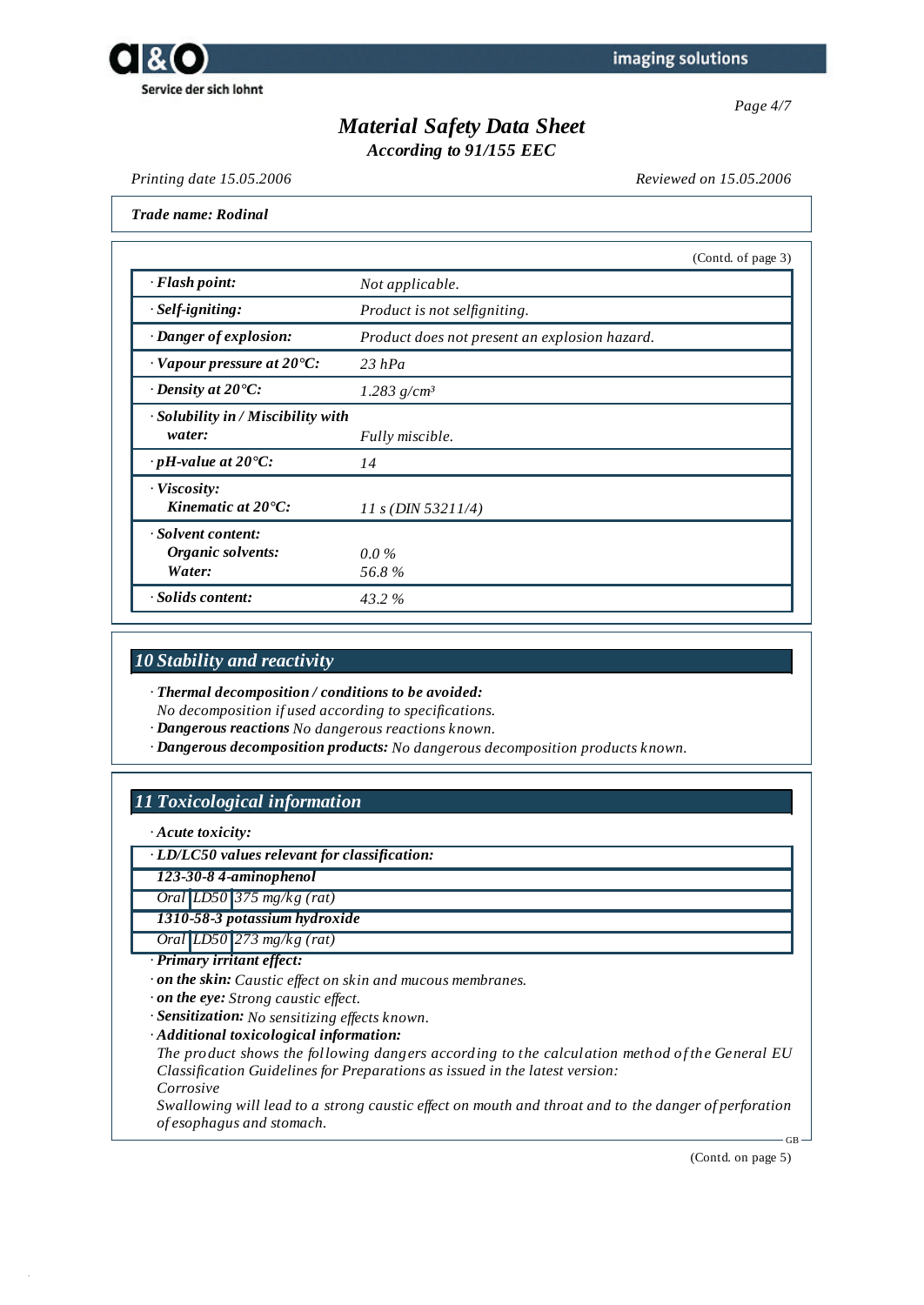



*According to 91/155 EEC*

*Printing date 15.05.2006 Reviewed on 15.05.2006*

*Trade name: Rodinal*

(Contd. of page 4)

## *12 Ecological information*

- *· Ecotoxical effects:*
- *· Remark: Toxic for fish*
- *· General notes:*

*Water hazard class 3 (German Regulation) (Self-assessment): extremely hazardous for water Do not allow product to reach ground water, water course or sewage system, even in small quantities.*

*Must not reach sewage water or drainage ditch undiluted or unneutralized. Danger to drinking water if even extremely small quantities leak into the ground.*

*Also poisonous for fish and plankton in water bodies.*

*Toxic for aquatic organisms*

*Rinse of of bigger amounts into drains or the aquatic environment may lead to increased pH-values. A high pH-value harms aquatic organisms. In the dilution of the use-level the pH-value is considerably reduced, so that after the use of the product the aqueous waste, emptied into drains, is only low water-dangerous.*

## *13 Disposal considerations*

#### *· Product:*

*· Recommendation*

*Must not be disposed together with household garbage. Do not allow product to reach sewage system.*

*· Uncleaned packaging:*

- *· Recommendation: Disposal must be made according to of icial regulations.*
- *· Recommended cleansing agents: Water, if necessary together with cleansing agents.*

## *14 Transport information*

*· Land transport ADR/RID (cross-border)*



*· ADR/RID class: 8 (C5) Corrosive substances.*

- *· Danger code (Kemler): 80*
- *· UN-Number: 1814*

*· Packaging group: II*

*· Hazard label: 8*

*· Description of goods: 1814 POTASSIUM HYDROXIDE SOLUTION*

*· Maritime transport IMDG:*



*· IMDG Class: 8 · UN Number: 1814*

(Contd. on page 6)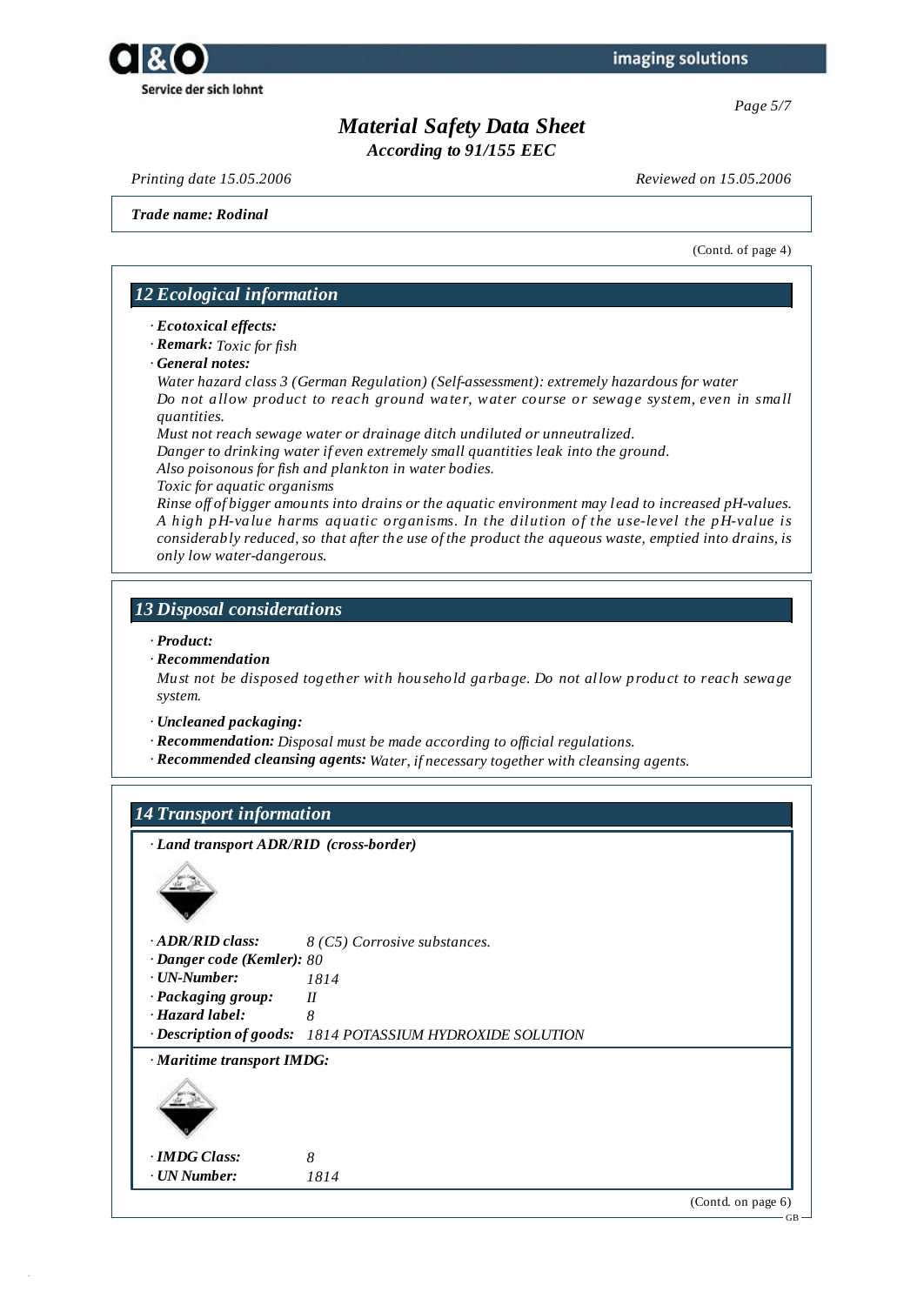



*According to 91/155 EEC*

*Printing date 15.05.2006 Reviewed on 15.05.2006*

*Trade name: Rodinal*

(Contd. of page 5) *· Label 8 · Packaging group: III · Marine pollutant: No · Proper shipping name: POTASSIUM HYDROXIDE SOLUTION · Air transport ICAO-TI and IATA-DGR: · ICAO/IATA Class: 8 · UN/ID Number: 1814 · Label 8 · Packaging group: III · Proper shipping name: POTASSIUM HYDROXIDE SOLUTION*

## *15 Regulatory information*

#### *· Labelling according to EU guidelines:*

*The product has been classified and marked in accordance with EU Directives / Ordinance on Hazardous Materials.*

- *· Code letter and hazard designation of product:*
- *C Corrosive*
- *N Dangerous for the environment*

#### *· Hazard-determining components of labelling:*

*4-aminophenol potassium hydroxide*

#### *· Risk phrases:*

- *34 Causes burns.*
- *51/53 Toxic to aquatic organisms, may cause long-term adverse ef ects in the aquatic environment. 68 Possible risk of irreversible ef ects.*

#### *· Safety phrases:*

- *1/2 Keep locked up and out of the reach of children.*
- *26 In case of contact with eyes, rinse immediately with plenty of water and seek medical advice.*
- *36/37/39 Wear suitable protective clothing, gloves and eye/face protection.*
- *45 In case of accident or if you feel unwell, seek medical advice immediately (show the label where possible).*

#### *· National regulations:*

|        | <b>Class</b> Share in % |
|--------|-------------------------|
| Wasser | 56.8                    |
|        |                         |

(Contd. on page 7)